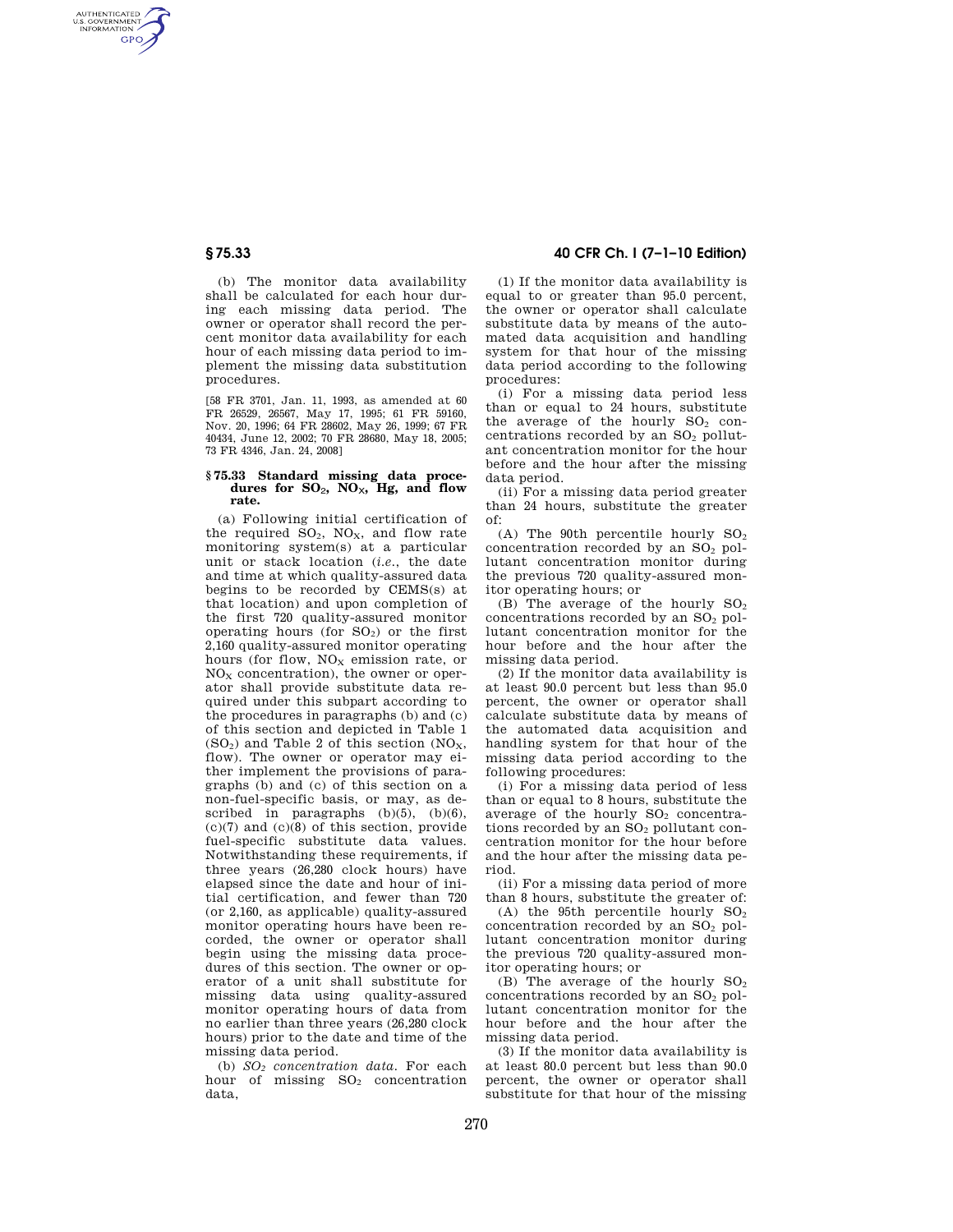data period the maximum hourly  $SO<sub>2</sub>$ concentration recorded by an  $SO<sub>2</sub>$  pollutant concentration monitor during the previous 720 quality-assured monitor operating hours.

(4) If the monitor data availability is less than 80.0 percent, the owner or operator shall substitute for that hour of the missing data period the maximum potential SO<sup>2</sup> concentration, as defined in section 2.1.1.1 of appendix A to this part.

(5) For units that combust more than one type of fuel, the owner or operator may opt to implement the missing data routines in paragraphs (b)(1) through (b)(4) of this section on a fuel-specific basis. If this option is selected, the owner or operator shall document this in the monitoring plan required under §75.53.

(6) Use the following guidelines to implement paragraphs  $(b)(1)$  through  $(b)(4)$  of this section on a fuel-specific basis:

(i) Separate the historical, qualityassured  $SO<sub>2</sub>$  concentration data according to the type of fuel combusted;

(ii) For units that co-fire different types of fuel, either group the co-fired hours with the historical data for the fuel with the highest  $SO<sub>2</sub>$  emission rate (e.g., if diesel oil and pipeline natural gas are co-fired, count co-fired hours as oil-burning hours), or separate the cofired hours from the single-fuel hours;

(iii) For the purposes of providing substitute data under paragraph (b)(4) of this section, determine a separate, fuel-specific maximum potential  $SO<sub>2</sub>$ concentration (MPC) value for each type of fuel combusted in the unit, in a manner consistent with section 2.1.1.1 of appendix A to this part. For fuel that qualifies as pipeline natural gas or natural gas (as defined in §72.2 of this chapter), the owner or operator shall, for the purposes of determining the MPC, either determine the maximum total sulfur content and minimum gross calorific value (GCV) of the gas by fuel sampling and analysis or shall use a default total sulfur content of 0.05 percent by weight (dry basis) and a default GCV value of 950 Btu/scf. For co-firing, the MPC value shall be based on the fuel with the highest  $SO<sub>2</sub>$  emission rate. The exact methodology used to determine each fuel-specific MPC

value shall be documented in the monitoring plan for the unit or stack; and

(iv) For missing data periods that require 720-hour (or, if applicable, 3-year) lookbacks, use historical data for the type of fuel combusted during each hour of the missing data period to determine the appropriate substitute data value for that hour. For co-fired missing data hours, if the historical data are separated into single-fuel and co-fired hours, use co-fired data to provide the substitute data values. Otherwise, use data for the fuel with the highest  $SO<sub>2</sub>$  emission rate to provide substitute data values for co-fired missing data hours.

(7) Table 1 summarizes the provisions of paragraphs (b)(1) through (b)(6) of this section.

(c) *Volumetric flow rate, NO<sup>X</sup> emission rate and NO<sup>X</sup> concentration data.* Use the procedures in this paragraph to provide substitute  $NO<sub>x</sub>$  and flow rate data for all affected units for which load-based ranges have been defined in accordance with section 2 of appendix C to this part. For units that do not produce electrical or thermal output (*i.e.*, nonload-based units), use the procedures in this paragraph only to provide substitute data for volumetric flow rate, and only if operational bins have been defined for the unit, as described in section 3 of appendix C to this part. Otherwise, use the applicable missing data procedures in paragraph (d) or (e) of this section for non-load-based units. For each hour of missing volumetric flow rate data,  $NO<sub>x</sub>$  emission rate data, or NO<sub>x</sub> concentration data used to determine  $NO<sub>x</sub>$  mass emissions:

(1) If the monitor data availability is equal to or greater than 95.0 percent, the owner or operator shall calculate substitute data by means of the automated data acquisition and handling system for that hour of the missing data period according to the following procedures:

(i) For a missing data period less than or equal to 24 hours, substitute, as applicable, for each missing hour, the arithmetic average of the flow rates or  $NO<sub>x</sub>$  emission rates or  $NO<sub>x</sub>$  concentrations recorded by a monitoring system during the previous 2,160 quality-assured monitor operating hours at the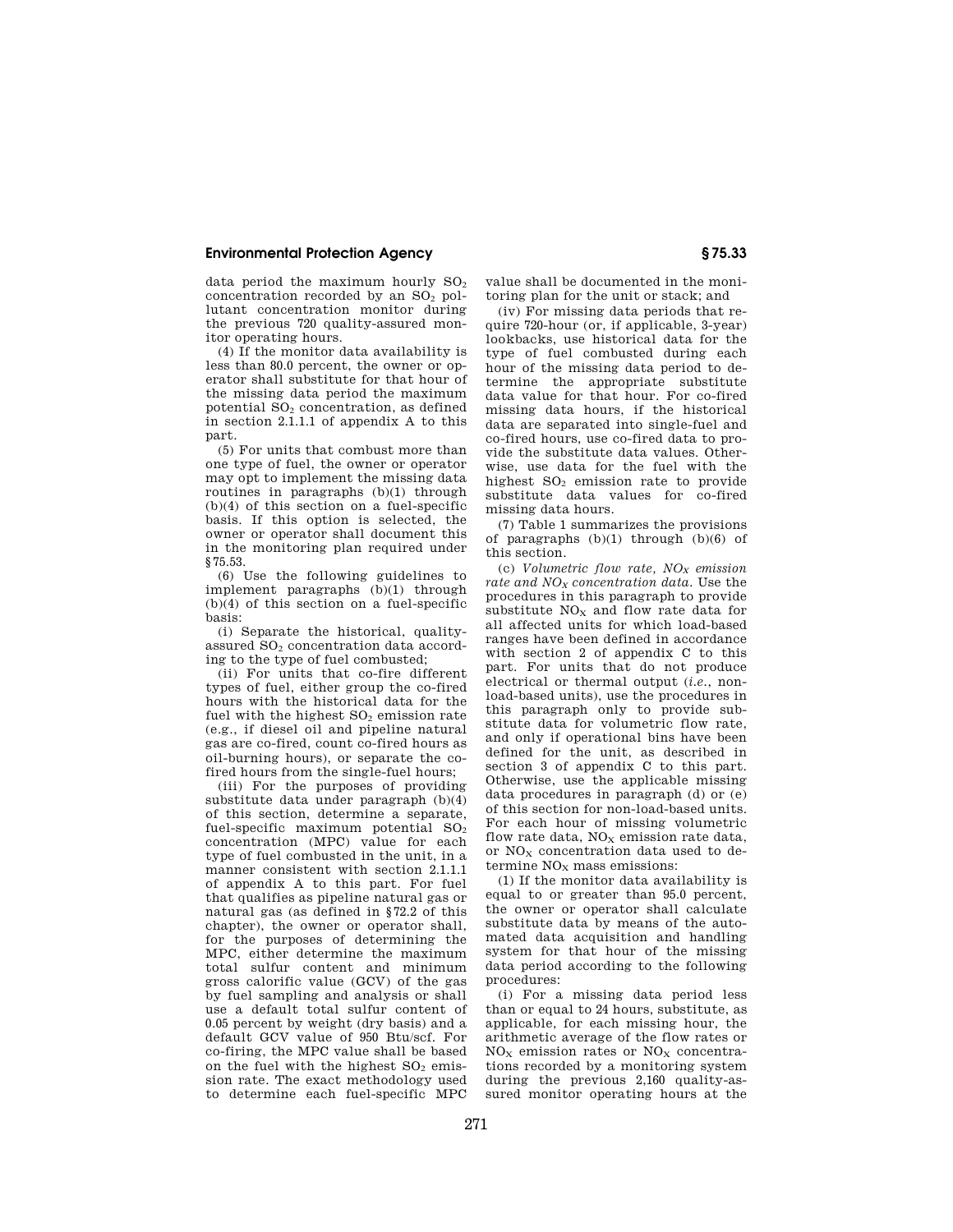corresponding unit load range or operational bin, as determined using the procedure in appendix C to this part.

(ii) For a missing data period greater than 24 hours, substitute, as applicable, for each missing hour, the greater of:

(A) The 90th percentile hourly flow rate or the 90th percentile  $NO<sub>x</sub>$  emission rate or the 90th percentile  $NO<sub>x</sub>$ concentration recorded by a monitoring system during the previous 2,160 quality-assured monitor operating hours at the corresponding unit load range or operational bin, as determined using the procedure in appendix C to this part; or

(B) The average of the recorded hourly flow rates,  $NO<sub>x</sub>$  emission rates or  $NO<sub>x</sub>$  concentrations recorded by a monitoring system for the hour before and the hour after the missing data period.

(2) If the monitor data availability is at least 90.0 percent but less than 95.0 percent, the owner or operator shall calculate substitute data by means of the automated data acquisition and handling system for that hour of the missing data period according to the following procedures:

(i) For a missing data period of less than or equal to 8 hours, substitute, as applicable, the arithmetic average hourly flow rate or  $NO<sub>x</sub>$  emission rate or  $NO<sub>x</sub>$  concentration recorded by a monitoring system during the previous 2,160 quality-assured monitor operating hours at the corresponding unit load range or operational bin, as determined using the procedure in appendix C to this part.

(ii) For a missing data period greater than 8 hours, substitute, as applicable, for each missing hour, the greater of:

(A) The 95th percentile hourly flow rate or the 95th percentile  $NO<sub>x</sub>$  emission rate or the 95th percentile  $NO<sub>x</sub>$ concentration recorded by a monitoring system during the previous 2,160 quality-assured monitor operating hours at the corresponding unit load range or operational bin, as determined using the procedure in appendix C to this part; or

(B) The average of the hourly flow rates,  $NO<sub>x</sub>$  emission rates or  $NO<sub>x</sub>$  concentrations recorded by a monitoring system for the hour before and the hour after the missing data period.

# **§ 75.33 40 CFR Ch. I (7–1–10 Edition)**

(3) If the monitor data availability is at least 80.0 percent but less than 90.0 percent, the owner or operator shall, by means of the automated data acquisition and handling system, substitute, as applicable, for that hour of the missing data period, the maximum hourly flow rate or the maximum hourly  $NO<sub>x</sub>$ emission rate or the maximum hourly  $NO<sub>X</sub>$  concentration recorded during the previous 2,160 quality-assured monitor operating hours at the corresponding unit load range or operational bin, as determined using the procedure in appendix C to this part.

(4) If the monitor data availability is less than 80.0 percent, the owner or operator shall substitute, as applicable, for that hour of the missing data period, the maximum potential flow rate, as defined in section 2.1.4.1 of appendix A to this part, or the maximum  $NO<sub>X</sub>$ emission rate, as defined in section 2.1.2.1 of appendix A to this part, or the maximum potential  $NO<sub>x</sub>$  concentration, as defined in section 2.1.2.1 of appendix A to this part. In addition, when non-load-based operational bins are used, the owner or operator shall substitute the maximum potential flow rate for any hour in the missing data period in which essential operating or parametric data are unavailable and the operational bin cannot be determined.

(5) This paragraph, (c)(5), does not apply to non-load-based, affected units using operational bins. Whenever no prior quality-assured flow rate data,  $NO<sub>X</sub>$  concentration data or  $NO<sub>X</sub>$  emission rate data exist for the corresponding load range, the owner or operator shall substitute, as applicable, for each hour of missing data, the maximum hourly flow rate or the maximum hourly  $NO<sub>x</sub>$  concentration or maximum hourly  $NO<sub>x</sub>$  emission rate at the next higher level load range for which quality-assured data are available.

(6) Whenever no prior quality-assured flow rate data,  $NO<sub>X</sub>$  concentration data or  $NO<sub>x</sub>$  emission rate data exist at either the corresponding load range (or a higher load range) or at the corresponding operational bin, the owner or operator shall substitute, as applicable, either the maximum potential  $NO<sub>x</sub>$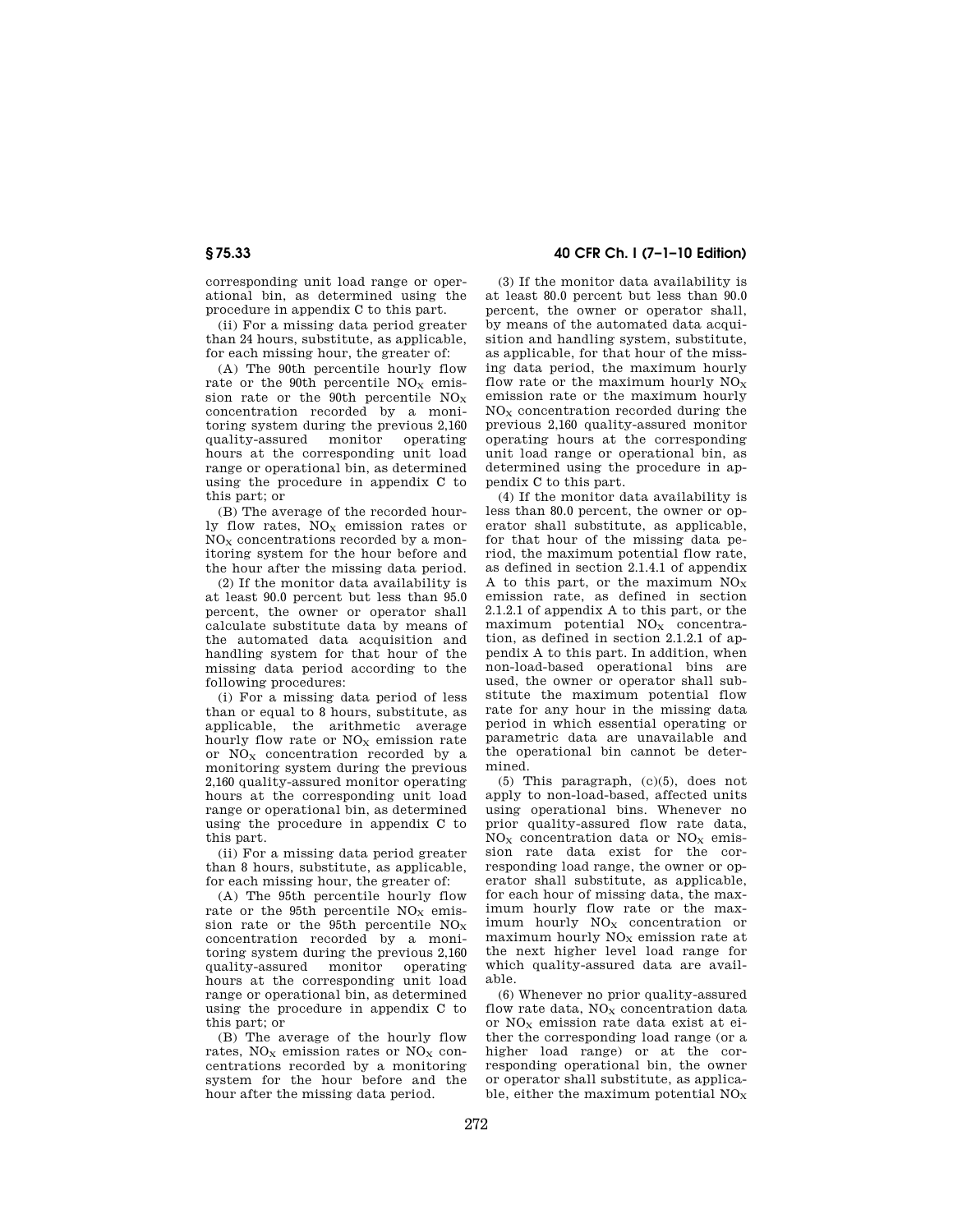emission rate or the maximum potential  $NO<sub>x</sub>$  concentration, as defined in section 2.1.2.1 of appendix A to this part or the maximum potential flow rate, as defined in section 2.1.4.1 of appendix A to this part.

(7) This paragraph (c)(7) does not apply to affected units using non-loadbased operational bins. For units that combust more than one type of fuel, the owner or operator may opt to implement the missing data routines in paragraphs  $(c)(1)$  through  $(c)(6)$  of this section on a fuel-specific basis. If this option is selected, the owner or operator shall document this in the monitoring plan required under §75.53.

(8) This paragraph, (c)(8), does not apply to affected units using non-loadbased operational bins. Use the following guidelines to implement paragraphs  $(c)(1)$  through  $(c)(6)$  of this section on a fuel-specific basis:

(i) Separate the historical, qualityassured  $NO<sub>X</sub>$  emission rate,  $NO<sub>X</sub>$  concentration, or flow rate data according to the type of fuel combusted;

(ii) For units that co-fire different types of fuel, either group the co-fired hours with the historical data for the fuel with the highest  $NO<sub>X</sub>$  emission rate,  $NO<sub>x</sub>$  concentration or flow rate. or separate the co-fired hours from the single-fuel hours;

(iii) For the purposes of providing substitute data under paragraph (c)(4) of this section, a separate, fuel-specific maximum potential concentration (MPC), maximum potential  $NO<sub>x</sub>$  emission rate (MER), or maximum potential flow rate (MPF) value (as applicable) shall be determined for each type of fuel combusted in the unit, in a manner consistent with §72.2 of this chapter and with section 2.1.2.1 or 2.1.4.1 of appendix A to this part. For co-firing, the MPC, MER or MPF value shall be based on the fuel with the highest emission rate or flow rate (as applicable). Furthermore, for a unit with add-on  $NO<sub>x</sub>$  emission controls, a separate fuel-specific maximum controlled  $NO<sub>X</sub>$  emission rate (MCR) or  $maximum$  expected  $NO<sub>x</sub>$  concentration (MEC) value (as applicable) shall be determined for each type of fuel combusted in the unit. The exact methodology used to determine each fuel-specific MPC, MER, MEC, MCR or MPF value shall be documented in the monitoring plan for the unit or stack.

(iv) For missing data periods that require 2,160-hour (or, if applicable, 3 year) lookbacks, use historical data for the type of fuel combusted during each hour of the missing data period to determine the appropriate substitute data value for that hour. For co-fired missing data hours, if the historical data are separated into single-fuel and co-fired hours, use co-fired data to provide the substitute data values. Otherwise, use data for the fuel with the highest  $NO<sub>X</sub>$  emission rate,  $NO<sub>X</sub>$  concentration or flow rate (as applicable) to provide substitute data values for co-fired missing data hours. Tables 1 and 2 follow.

| <b>Trigger conditions</b>                                   |                                               | Calculation routines                                                                                                                                        |                                                          |  |
|-------------------------------------------------------------|-----------------------------------------------|-------------------------------------------------------------------------------------------------------------------------------------------------------------|----------------------------------------------------------|--|
| Monitor data availability<br>(percent)                      | Duration (N) of<br>CEMS outage<br>(hours) $2$ | Method                                                                                                                                                      | Lookback pe-<br>riod                                     |  |
|                                                             | $N \le 24$                                    | $N > 24$ For SO <sub>2</sub> , CO <sub>2</sub> , Hg, and H <sub>2</sub> O <sup>**</sup> , the greater of:<br>For $O_2$ and $H_2O^{\times}$ , the lesser of: | HB/HA.<br>HB/HA.<br>720 hours.*<br>HB/HA.<br>720 hours.* |  |
| 90 or more, but below 95 ( $> 80$ but $< 90$ for<br>$Hg$ ). | $N \leq 8$<br>$N > 8$                         | For $SO_2$ , $CO_2$ , Hg, and H <sub>2</sub> O <sup>**</sup> , the greater of:<br>For $O_2$ and $H_2O^{\times}$ , the lesser of:                            | HB/HA.<br>HB/HA.<br>720 hours.*<br>HB/HA.                |  |

TABLE 1—MISSING DATA PROCEDURE FOR SO2 CEMS, CO2 CEMS, MOISTURE CEMS, HG CEMS, AND DILUENT  $(CO_2$  or  $O_2)$  Monitors for Heat Input Determination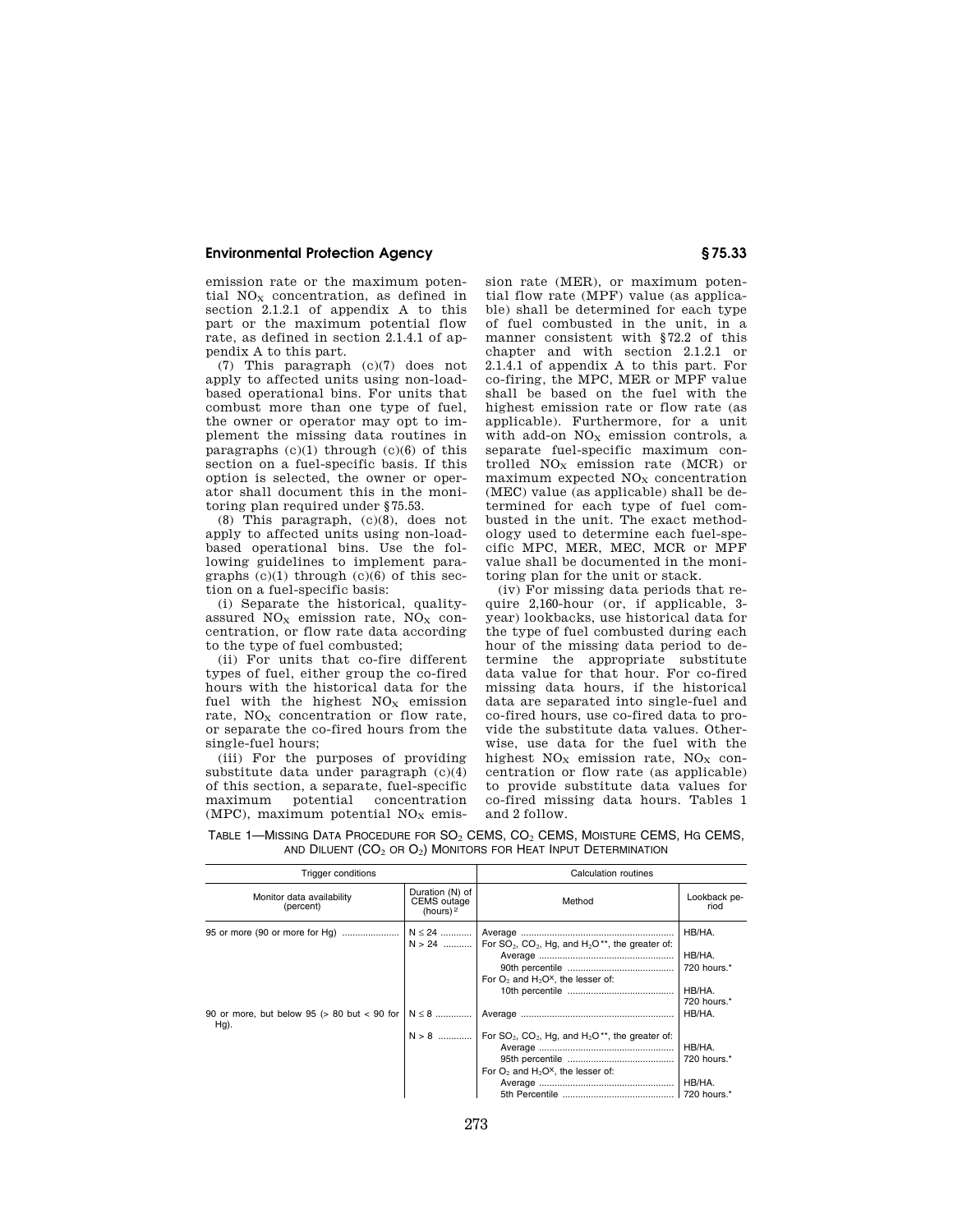# **§ 75.33 40 CFR Ch. I (7–1–10 Edition)**

| TABLE 1—MISSING DATA PROCEDURE FOR $SO_2$ CEMS, $CO_2$ CEMS, MOISTURE CEMS, HG CEMS, |
|--------------------------------------------------------------------------------------|
| AND DILUENT ( $CO_2$ OR $O_2$ ) MONITORS FOR HEAT INPUT DETERMINATION—Continued      |

| Trigger conditions                                               |                                                      | Calculation routines                                                                                                    |                      |  |
|------------------------------------------------------------------|------------------------------------------------------|-------------------------------------------------------------------------------------------------------------------------|----------------------|--|
| Monitor data availability<br>(percent)                           | Duration (N) of<br><b>CEMS</b> outage<br>(hours) $2$ | Method                                                                                                                  | Lookback pe-<br>riod |  |
| 80 or more, but below 90 (> 70 but < 80 for $  N > 0$<br>$Hg$ ). |                                                      | For $SO_2$ , $CO_2$ , Hg, and H <sub>2</sub> O: **                                                                      |                      |  |
|                                                                  |                                                      | For $O_2$ and $H_2O_2^x$ :                                                                                              | 720 hours.*          |  |
|                                                                  | $N > 0$                                              | Maximum potential concentration <sup>3</sup> or % (for<br>$SO_2$ , $CO_2$ , Hg, and H <sub>2</sub> O <sup>**</sup> ) or | 720 hours.*          |  |
|                                                                  |                                                      | Minimum potential concentration or % (for $O2$ )<br>and $H_2O^x$ ).                                                     | None.                |  |

HB/HA = hour before and hour after the CEMS outage.<br>Than the computer of the computer of the computer of the computer of the computer of data only for the ozone season, include only quality assured monitor operating hours

chapter is used for NO<sub>X</sub> emission rate.<br>\*\*\*Use this algorithm for moisture *only* when Equation 19–3, 19–4 or 19–8 in Method 19 in appendix A–7 to part 60 of this<br>chapter is used for NO<sub>X</sub> emission rate.

| Table 2—Load-Based Missing Data Procedure for $\mathsf{NO}_{\mathsf{x}}\text{-}\mathsf{D}$ iluent CEMS, $\mathsf{NO}_{\mathsf{x}}$ |  |
|------------------------------------------------------------------------------------------------------------------------------------|--|
| CONCENTRATION CEMS AND FLOW RATE CEMS                                                                                              |  |

| <b>Trigger conditions</b>              |                                                      | Calculation routines                                                                                                                                                                                      |                                                               |             |  |
|----------------------------------------|------------------------------------------------------|-----------------------------------------------------------------------------------------------------------------------------------------------------------------------------------------------------------|---------------------------------------------------------------|-------------|--|
| Monitor data availability<br>(percent) | Duration (N) of<br><b>CEMS</b> outage<br>(hours) $2$ | Method                                                                                                                                                                                                    | Lookback period                                               | Load ranges |  |
| 95 or more                             | N < 24<br>N > 24                                     | The greater of:<br>Average                                                                                                                                                                                | 2.160 hours *    Yes.<br><b>HB/HA</b>                         | No.         |  |
| 90 or more, but below 95               | N < 8<br>N > 8                                       | 90th percentile<br>The greater of:<br>Average                                                                                                                                                             | 2.160 hours*    Yes.<br>2.160 hours *    Yes.<br><b>HB/HA</b> | No.         |  |
| 80 or more, but below 90               | N > 0<br>N > 0                                       | 95th percentile<br>Maximum value $1$<br>Maximum potential $NOx$ emis-<br>sion rate <sup>3</sup> ; or maximum po-<br>tential $NO_{\times}$ concentration <sup>3</sup> : or<br>maximum potential flow rate. | 2,160 hours*    Yes.<br>2,160 hours*    Yes.<br>None    No.   |             |  |

HB/HA = hour before and hour after the CEMS outage.<br>
"Quality-assured, monitor operating hours, using data at the corresponding load range ("load bin") for each hour of the miss-<br>
"Quality-assured monitor operating hours w

<sup>3</sup> Alternatively, where a unit with add-on NO<sub>X</sub> emission controls can demonstrate that the controls are operating properly during<br>the missing data period, as provided in §75.34, the unit may report the greater of: (a) t

(9) The load-based provisions of paragraphs  $(c)(1)$  through  $(c)(8)$  of this section are summarized in Table 2 of this section. The non-load-based provisions for volumetric flow rate, found in paragraphs  $(c)(1)$  through  $(c)(4)$ , and  $(c)(6)$  of this section, are presented in Table 4 of this section.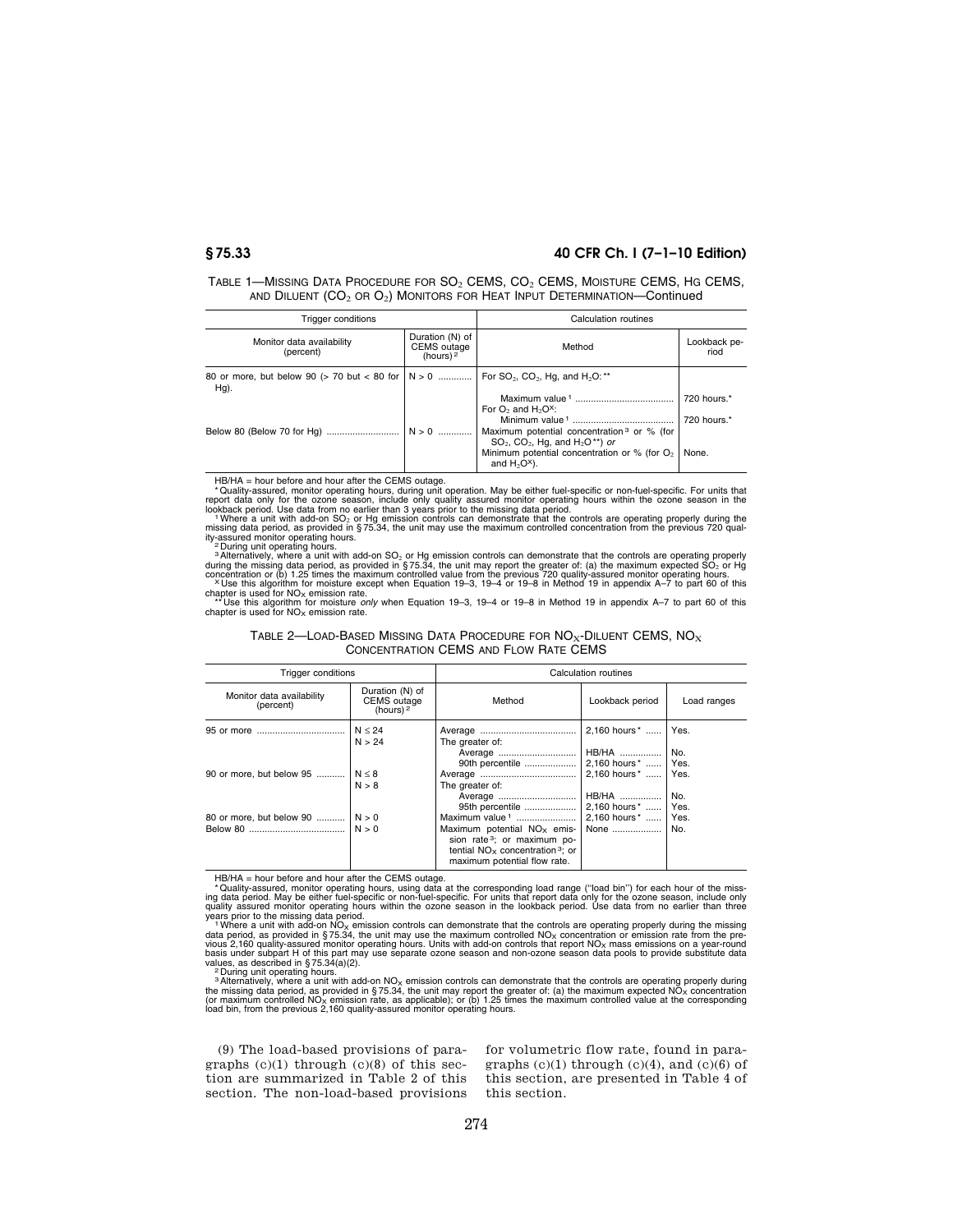(d)  $\emph{Non-local-based NO}_{\rm X}$  emission rate and NO<sup>X</sup> *concentration data.* Use the procedures in this paragraph to provide substitute  $NO<sub>x</sub>$  data for affected units that do not produce electrical output (in megawatts) or thermal output (in klb/hr of steam). For each hour of missing  $NO<sub>x</sub>$  emission rate data, or  $NO<sub>x</sub>$ concentration data used to determine NO<sup>X</sup> mass emissions:

(1) If the monitor data availability is equal to or greater than 95.0 percent, the owner or operator shall calculate substitute data by means of the automated data acquisition and handling system for that hour of the missing data period according to the following procedures:

(i) For a missing data period less than or equal to 24 hours, substitute, as applicable, for each missing hour, the arithmetic average of the  $NO<sub>x</sub>$  emission rates or  $NO<sub>x</sub>$  concentrations recorded by a monitoring system in a 2,160 hour lookback period. The lookback period may be comprised of either:

(A) The previous 2,160 quality-assured monitor operating hours, or

(B) The previous 2,160 quality-assured monitor operating hours at the corresponding operational bin, if operational bins, as defined in section 3 of appendix C to this part, are used.

(ii) For a missing data period greater than 24 hours, substitute, for each missing hour, the 90th percentile  $NO<sub>x</sub>$ emission rate or the 90th percentile  $NO<sub>x</sub>$  concentration recorded by a monitoring system during the previous 2,160 quality-assured monitor operating hours (or during the previous 2,160 quality-assured monitor operating quality-assured monitor hours at the corresponding operational bin, if operational bins are used).

(2) If the monitor data availability is at least 90.0 percent but less than 95.0 percent, the owner or operator shall calculate substitute data by means of the automated data acquisition and handling system for that hour of the missing data period according to the following procedures:

(i) For a missing data period of less than or equal to eight hours, substitute, as applicable, the arithmetic average of the hourly  $NO<sub>X</sub>$  emission rates or  $NO<sub>x</sub>$  concentrations recorded by a monitoring system during the pre-

vious 2,160 quality-assured monitor operating hours (or during the previous 2,160 quality-assured monitor operating hours at the corresponding operational bin, if operational bins are used).

(ii) For a missing data period greater than eight hours, substitute, for each missing hour, the 95th percentile hourly flow rate or the 95th percentile  $NO<sub>x</sub>$ emission rate or the 95th percentile  $NO<sub>X</sub>$  concentration recorded by a monitoring system during the previous 2,160 quality-assured monitor operating hours (or during the previous 2,160 quality-assured monitor operating hours at the corresponding operational bin, if operational bins are used).

(3) If the monitor data availability is at least 80.0 percent but less than 90.0 percent, the owner or operator shall, by means of the automated data acquisition and handling system, substitute, as applicable, for that hour of the missing data period, the maximum hourly  $NO<sub>x</sub>$  emission rate or the maximum hourly  $NO_X$  concentration recorded during the previous 2,160 quality-assured monitor operating hours (or during the previous 2,160 quality-assured monitor operating hours at the corresponding operational bin, if operational bins are used).

(4) If the monitor data availability is less than 80.0 percent, the owner or operator shall substitute, as applicable, for that hour of the missing data period, the maximum  $NO<sub>x</sub>$  emission rate, as defined in §72.2 of this chapter, or the maximum potential  $NO<sub>X</sub>$  concentration, as defined in section 2.1.2.1 of appendix A to this part. In addition, when operational bins are used, the owner or operator shall substitute (as applicable) the maximum potential  $NO<sub>X</sub>$  emission rate or the maximum potential  $NO<sub>X</sub>$  concentration for any hour in the missing data period in which essential operating or parametric data are unavailable and the operational bin cannot be determined.

(5) If operational bins are used and no prior quality-assured  $NO<sub>X</sub>$  concentration data or  $NO<sub>x</sub>$  emission rate data exist for the corresponding operational bin, the owner or operator shall substitute, as applicable, either the maximum potential  $NO<sub>x</sub>$  emission rate, as defined in §72.2 of this chapter, or the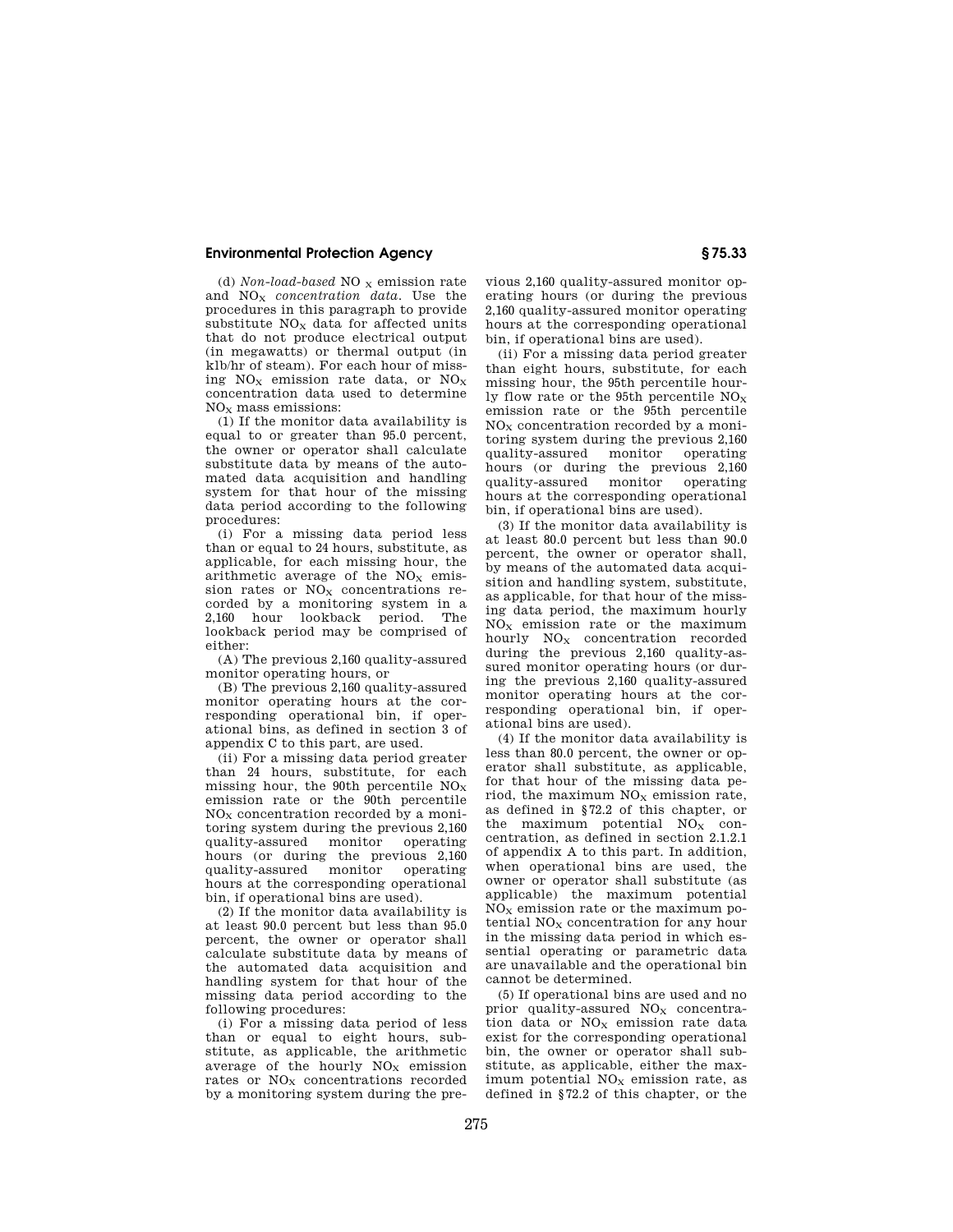maximum potential  $NO<sub>x</sub>$  concentration, as defined in section 2.1.2.1 of appendix A to this part.

(6) Table 3 of this section summarizes the provisions of paragraphs (d)(1) through (d)(5) of this section.

(e) *Non-load-based volumetric flow rate*  data. (1) If operational bins, as defined in section 3 of appendix C to this part, are used for a unit that does not produce electrical or thermal output, use the missing data procedures in paragraph (c) of this section to provide substitute volumetric flow rate data for the unit.

(2) If operational bins are not used, modify the procedures in paragraph (c) of this section as follows:

(i) In paragraphs  $(c)(1)$  through  $(c)(3)$ , the words ''previous 2,160 quality-as-

**§ 75.33 40 CFR Ch. I (7–1–10 Edition)** 

sured monitor operating hours'' shall apply rather than ''previous 2,160 quality-assured monitor operating hours at the corresponding unit load range or operational bin, as determined using the procedure in appendix C to this part;''

(ii) The last sentence in paragraph (c)(4) does not apply;

(iii) Paragraphs  $(c)(5)$ ,  $(c)(7)$ , and (c)(8) are not applicable; and

(iv) In paragraph (c)(6), the words, ''for either the corresponding load range (or a higher load range) or at the corresponding operational bin'' do not apply.

(3) Table 4 of this section summarizes the provisions of paragraphs (e)(1) and  $(e)(2)$  of this section. Tables 3 and 4 fol $low$ 

| TABLE 3—NON-LOAD-BASED MISSING DATA PROCEDURE FOR $NO_x$ -DILUENT CEMS AND $NO_x$ |
|-----------------------------------------------------------------------------------|
| <b>CONCENTRATION CEMS</b>                                                         |

| <b>Trigger conditions</b>                                   |                                                  | Calculation routines                                                                                                    |                                |  |
|-------------------------------------------------------------|--------------------------------------------------|-------------------------------------------------------------------------------------------------------------------------|--------------------------------|--|
| Monitor data availability<br>(percent)                      | Duration (N)<br>of CEMS<br>outage<br>(hours) $1$ | Method                                                                                                                  | Lookback period                |  |
|                                                             | N < 24<br>N > 24                                 |                                                                                                                         | 2,160 hours.*<br>2.160 hours.* |  |
| 90 or more, but below 95                                    | N < 8                                            |                                                                                                                         | 2.160 hours.*                  |  |
| 80 or more, but below 90                                    | N > 8<br>N > 0                                   |                                                                                                                         | 2.160 hours.*<br>2.160 hours.* |  |
| Below 80, or operational bin inde- $  N > 0$<br>terminable. |                                                  | Maximum potential $NOx$ emission rate <sup>2</sup> or maximum<br>potential NO <sub>x</sub> concentration <sup>2</sup> . | None.                          |  |

f operational bins are used, the lookback period is 2,160 quality-assured, monitor operating hours, and data at the corr \*<br>responding operational bin are used to provide substitute data values. If operational bins are not assured monitor operating hours within the ozone season in the lookback period. Use data from no earlier than three years prior<br>to the missing data period.<br>'' During unit operation.

Alternatively, where a unit with add-on NO<sub>X</sub> emission controls can demonstrate that the controls are operating properly, as<br>provided in §75.34, the unit may report the greater of: (a) the maximum expected NO<sub>X</sub> concentrat

cable), from the previous 2,160 quality-assured monitor operating hours.<br><sup>3</sup>Where a unit with add-on NO<sub>x</sub> emission controls can demonstrate that the controls are operating properly during the missing<br>data period, as prov

| TABLE 4—NON-LOAD-BASED MISSING DATA PROCEDURE FOR FLOW RATE CEMS |  |  |  |
|------------------------------------------------------------------|--|--|--|
|------------------------------------------------------------------|--|--|--|

| <b>Trigger conditions</b>             |                                                  | Calculation routines |                                     |  |
|---------------------------------------|--------------------------------------------------|----------------------|-------------------------------------|--|
| Monitor data availability (percent)   | Duration (N)<br>of CEMS<br>outage<br>(hours) $1$ | Method               | Lookback<br>period                  |  |
|                                       | N < 24<br>N > 24                                 |                      | 2160 hours*<br>HB/HA<br>2160 hours* |  |
| 90 or more, but below 95    $N \le 8$ |                                                  |                      | 2160 hours*                         |  |